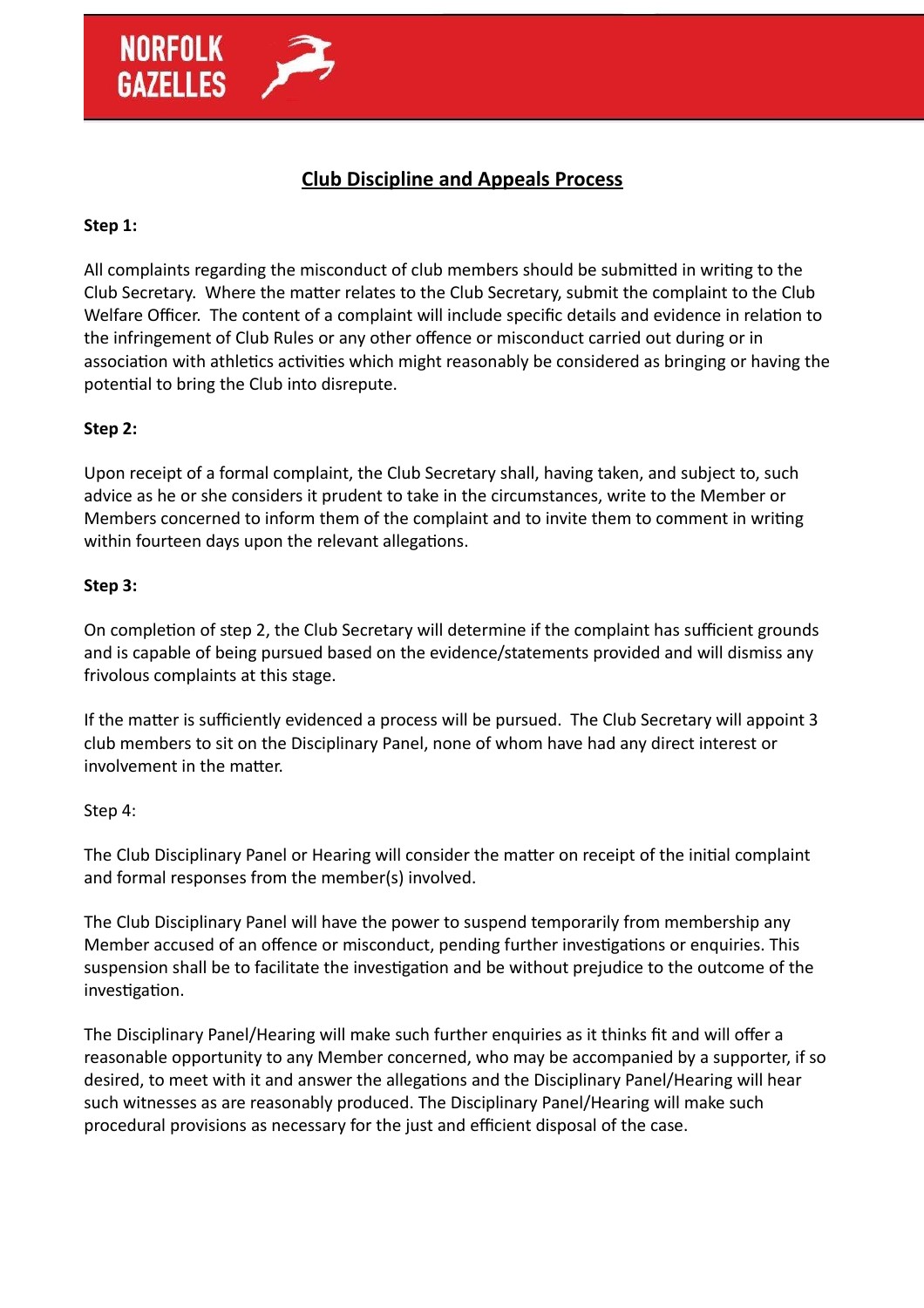If the Disciplinary Panel/Hearing is satisfied that an offence of misconduct has been committed by a Member, then it may impose one or more of the following actions:

- i. note the offence or misconduct but take no further action;
- ii. formally warn the Member concerned as to future conduct;
- iii. suspend or disqualify the Member from club athletic competition, club coaching and/or administration and/or use of the Club's premises for some definite or indefinite period;
- iv. recommend to the relevant governing body that the Member be disqualified from any involvement in athletics for some definite or indefinite period and/or;
- v. terminate the membership or such other penalty as the Disciplinary Panel considers appropriate.

All parties concerned will be provided with the Disciplinary Panel's/Hearing formal written outcome notification by hand or by recorded delivery within seven days of the decision.

## **Step 5 – Appeal Process:**

The letter notifying the decision of the Disciplinary Panel shall also set out the right to Appeal.

The accused and/or the Complainant, may appeal against the decision of the Disciplinary Panel/Hearing, by serving a Notice of Appeal on the Club Secretary within seven calendar days of receiving the written decision. The Notice of Appeal must state the grounds on which the verdict of the Disciplinary Panel is challenged.

The Club Secretary shall acknowledge a Notice of Appeal within seven calendar days of its receipt and will cast a decision in regards to 'the grounds on which the verdict is challenged', if there are sufficient grounds/evidence provided to support the challenge, the Appeal Panel process will commence (Step 5.1.), if there are insufficient grounds, the appeal will be dismissed.

## Step 5.1.

The Club Secretary shall appoint an Appeal Panel of three members who have not been involved directly, either in the events giving rise to the Hearing, or in the initial Disciplinary Hearing itself.

The Club Secretary shall inform all parties concerned of the composition of the Appeal Panel. Either party may object to the composition of the Appeal Panel by notifying the Club Secretary of the Objection and setting out the reasons for such an Objection no later than seven calendar days from the date of being informed of the composition of the Panel.

The Club Secretary, within fourteen calendar days from the date of receipt of an Objection, will notify in writing the parties that either: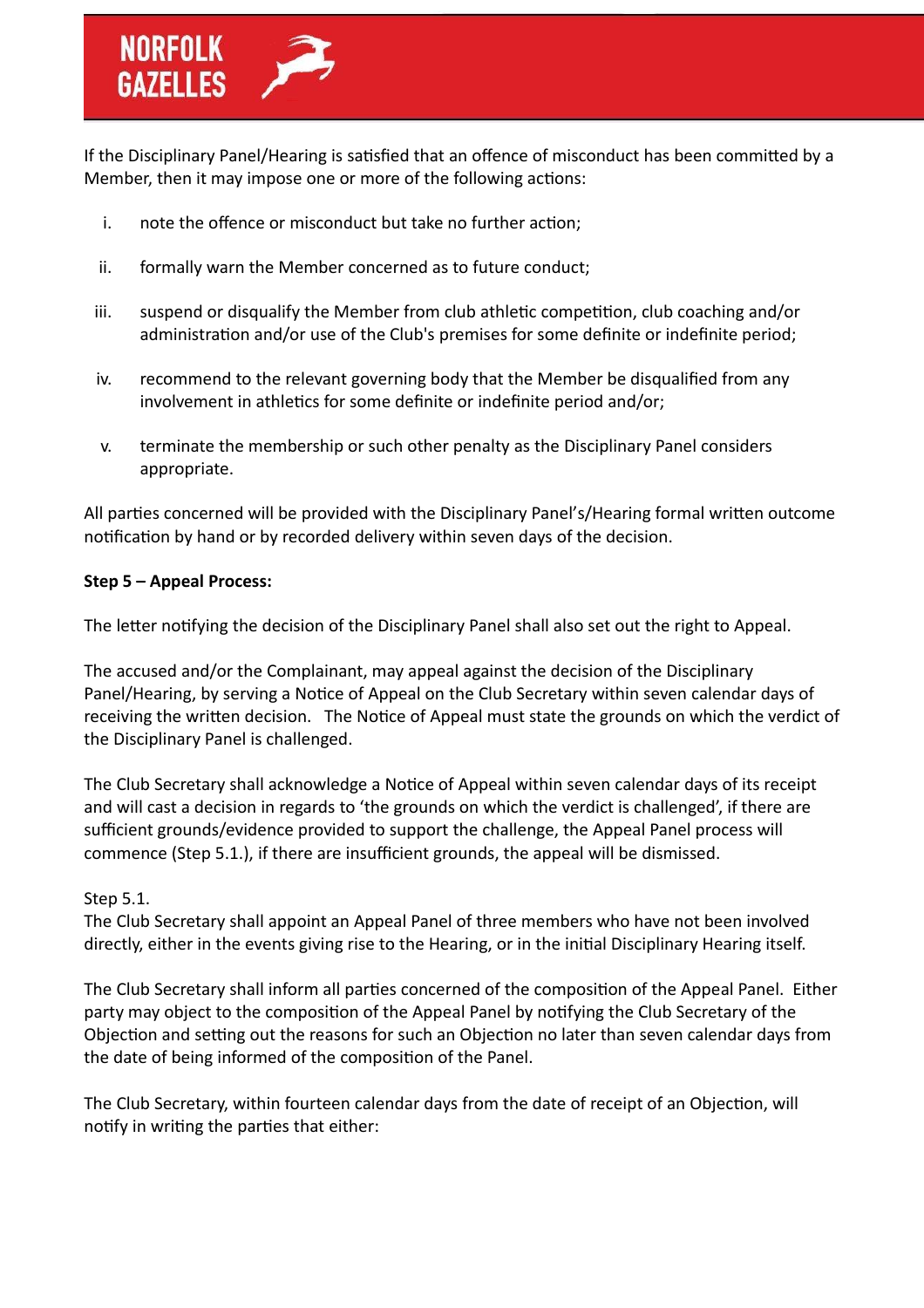

- the composition of the Panel has changed, in which case the Club Secretary shall provide details of the new Appeal Panel; or
- the composition of the Panel has not changed, in which case the Club Secretary shall give reasons why it has not accepted the Objection.

Within fourteen calendar days from the date the Club Secretary responds to the Objection above (as appropriate), the Club Secretary shall give such directions to all parties that include;

- the date and place at which the Appeal Panel will meet to determine the Appeal.
- whether the appeal will proceed by way of written submissions or an oral hearing; and
- whether the parties should be required to submit statements of their evidence and/or written submissions prior to the hearing and, if so, a timetable for doing so and the procedure for exchanging such statements and written submissions.

### **Powers of the Appeal Panel**

The Appeal Panel shall meet on the date fixed by the Club Secretary. The Appeal Panel may at its sole discretion disregard any failure by a party to adhere to this appeal procedure and may give such further directions as may be appropriate.

Any such hearings shall be in private unless all parties agree otherwise, or unless the Appeal Panel directs. The Appeal Panel shall have power to make a decision on the facts as it thinks fit and may:

- Quash the original decision;
- Confirm the original findings
- Request that the case be reheard (re-trial)
- Increase the original sanction;
- Abate the original sanction;

The Appeal Panel shall inform all parties of its decision within fourteen calendar days together with written reasons for its decision. The decision of the Appeal Panel shall be final. The Appeal Panel shall decide on any issue by majority.

A supporter can be a legal representative, who must be named, and may accompany the Complainant/Accused throughout the appeal process.

### **Records of Hearings and Appeals**